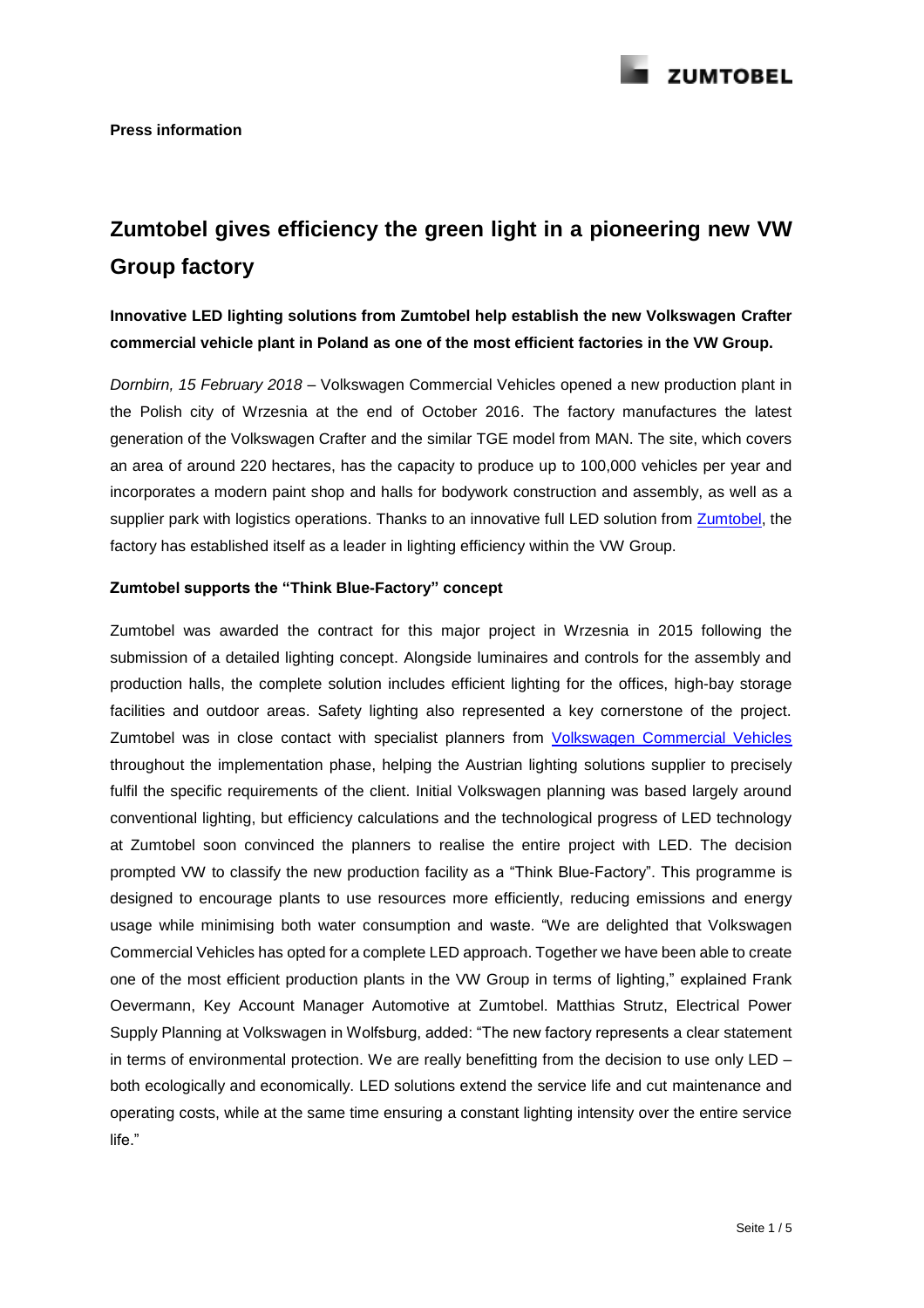

# **Lighting solution in detail**

The largest part of the project is taken care of by the **TECTON** continuous-row system, which reduces energy consumption by 50 percent compared to T16 trunking. A total of 16,000 TECTON C LED luminaires are installed over a length of around 40 kilometres. This continuous-row luminaire is optimised for a variety of different racking and surface lighting tasks, providing the perfect solution for the dedicated Volkswagen Crafter manufacturing and assembly facilities. The current conducting section is mounted in the TECTON trunking, enabling the versatile rail to offer seamless functions such as power supply, lighting controls and connection to the emergency lighting network. The [CRAFT](https://www.zumtobel.com/com-en/products/craft.html) high-bay fitting used by Zumtobel in the paint shop and higher halls can be quickly and easily installed on the TECTON system. Based on 15,000 continuous-row 40W LED luminaires and 6000 operating hours, Volkswagen Commercial Vehicles is now saving 3420 megawatt hours (MWh) and 1920 tonnes of carbon dioxide (CO<sup>2</sup>) each year at the Polish plant.

The offices feature the recessed **MIREL** evolution luminaire and the **PANOS** downlight series, which ensure uniform illumination of the working areas and create precise accents that accentuate the interior architecture.

R2L2 LED lanterns and ForceLED fittings from [Thorn](http://www.thornlighting.com/en) light the car park and exterior façade. The high-performance optics utilised in the R2L2 street lantern offer excellent energy efficiency and a choice of distributions for precise light control without wasteful stray light. The compact, dust-tight and moisture-proof ForceLED solution incorporates an aluminium housing for added resistance and supplements the general exterior illumination of the building with pleasant accents.

The [ONLITE RESCLITE](http://www.zumtobel.com/com-en/products/products.html?onlite) from Zumtobel has been trusted to highlight the escape routes. In line with EN 1838, the luminaire provides the necessary orientation in the event of an emergency and also offers anti-panic lighting. The emergency lighting is monitored by LITECOM, a lighting management solution from Zumtobel [Group Services](http://www.zgservices.com/) (ZGS).

Additional lighting tasks are carried out by products from Zumtobel's [PERLUCE](http://www.zumtobel.com/com-en/products/perluce.html) an[d ONDARIA](http://www.zumtobel.com/com-en/products/ondaria.html) series and the Thorn Satin range, alongside the KXA-2 and KXB explosion-proof linear luminaires. As a technology partner, [Tridonic](http://www.tridonic.com/com/en/) has supplied component solutions such as drivers and LED light sources for the luminaires. A specific Constant Light Output (CLO) setting was configured for the entire luminaire installation during the manufacturing stage. The CLO function, which is now standard for all industrial luminaires used by Volkswagen, ensures a uniform reduction in the luminous flux over the stated lifetime.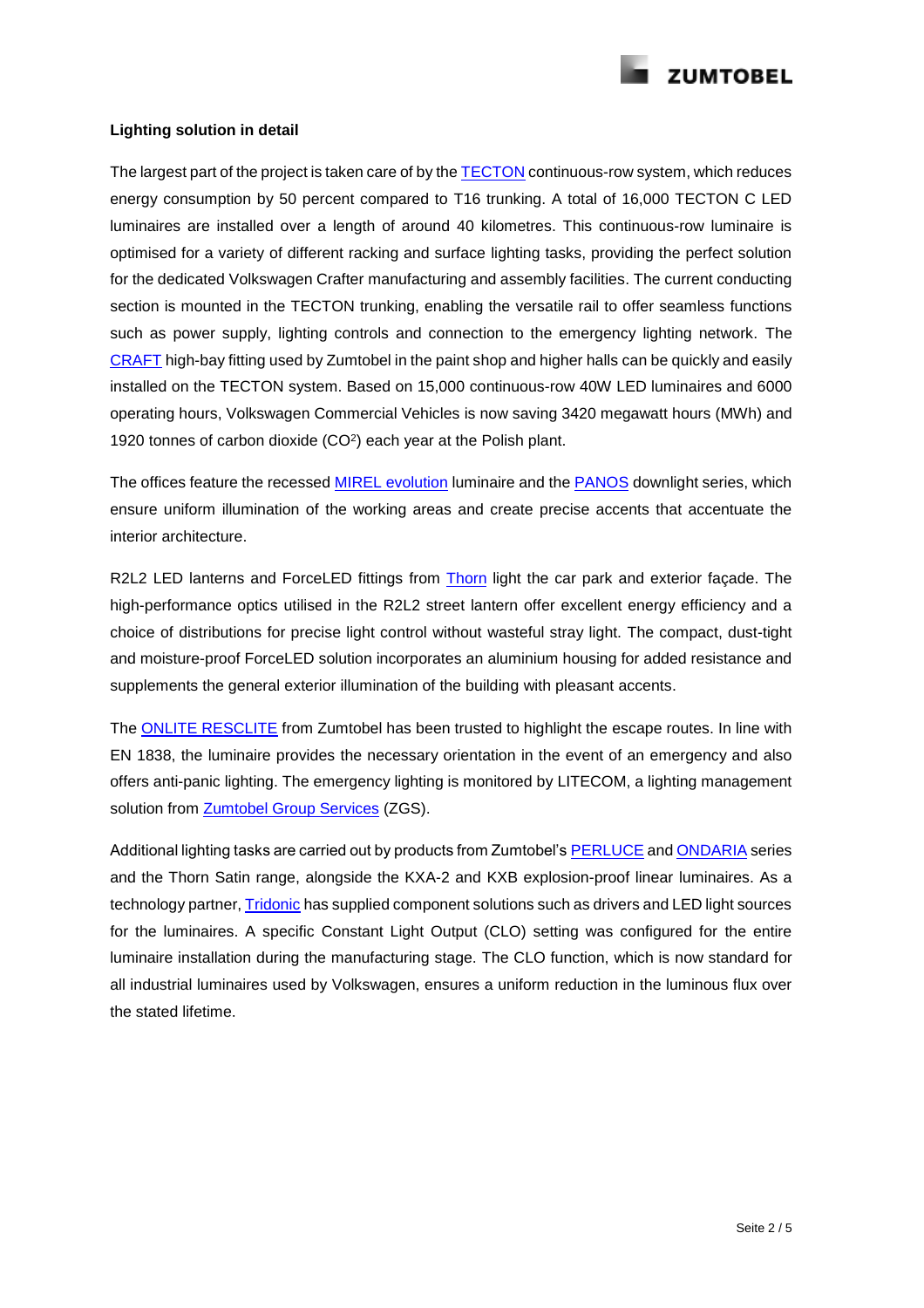

# **Photo captions:**

(Photo credits: Zumtobel / Photographer: Henning Moser)



**Photo 1:** Volkswagen Commercial Vehicles manufactures the latest generation of the VW Crafter and the similar TGE model from MAN at the factory in the Polish city of Wrzesnia. The plant covers an area of around 220 hectares and has the capacity to produce up to 100,000 vehicles per year.



Photo 2: A total of 16,000 TECTON luminaires are installed in the factory on trunking that covers a distance of around 40 kilometres.



**Photo 3:** The CRAFT L high-bay solution is installed in the paint shop and higher halls.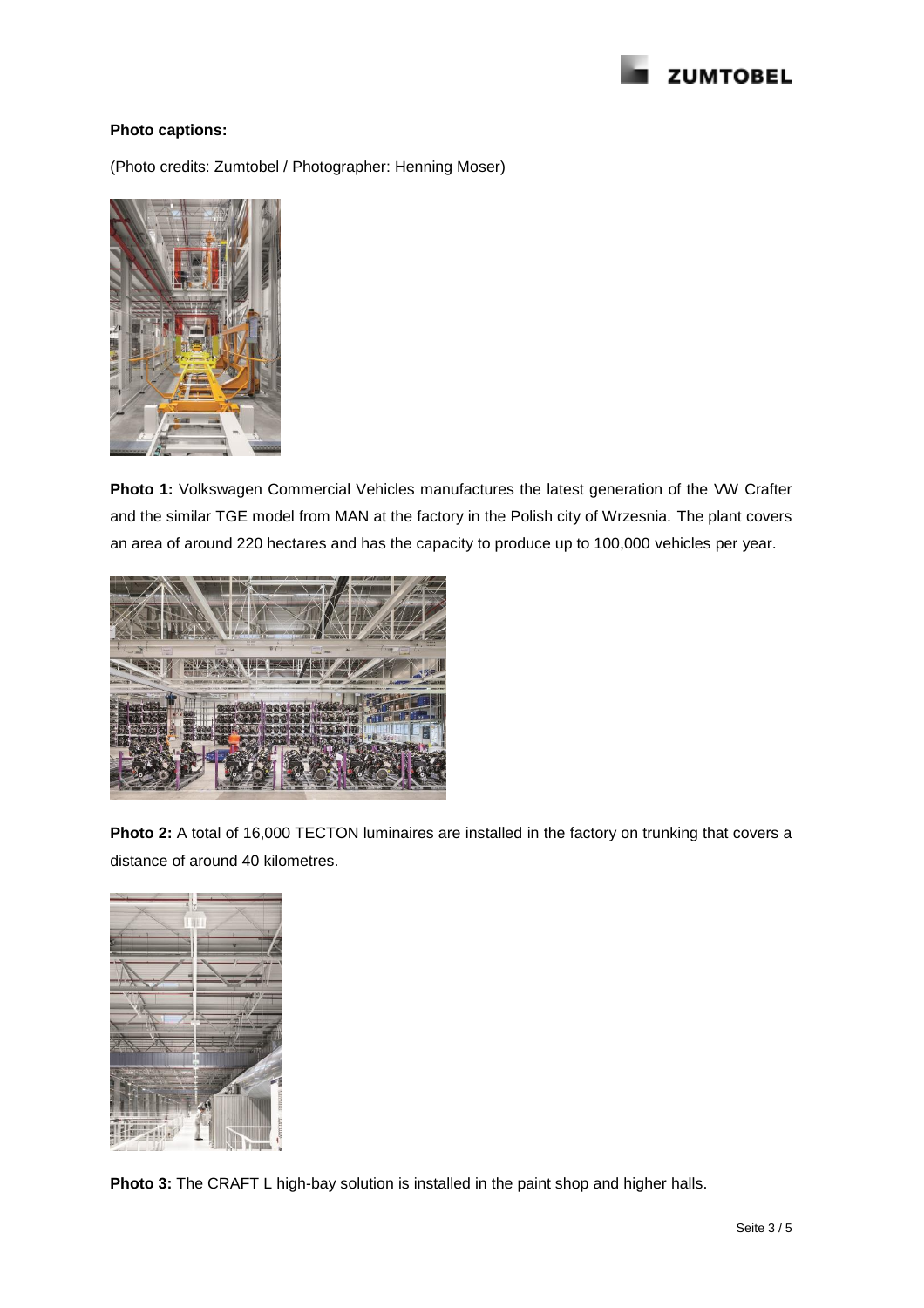



Photo 4: Based on 15,000 continuous-row 40W LED luminaires and 6000 operating hours, Volkswagen Commercial Vehicles is now saving 3420 MWh and 1920 tonnes of CO<sup>2</sup> each year at the factory in Poland.



**Photo 5:** A full LED solution has helped establish the factory as the worldwide most efficient building in the Volkswagen Group.